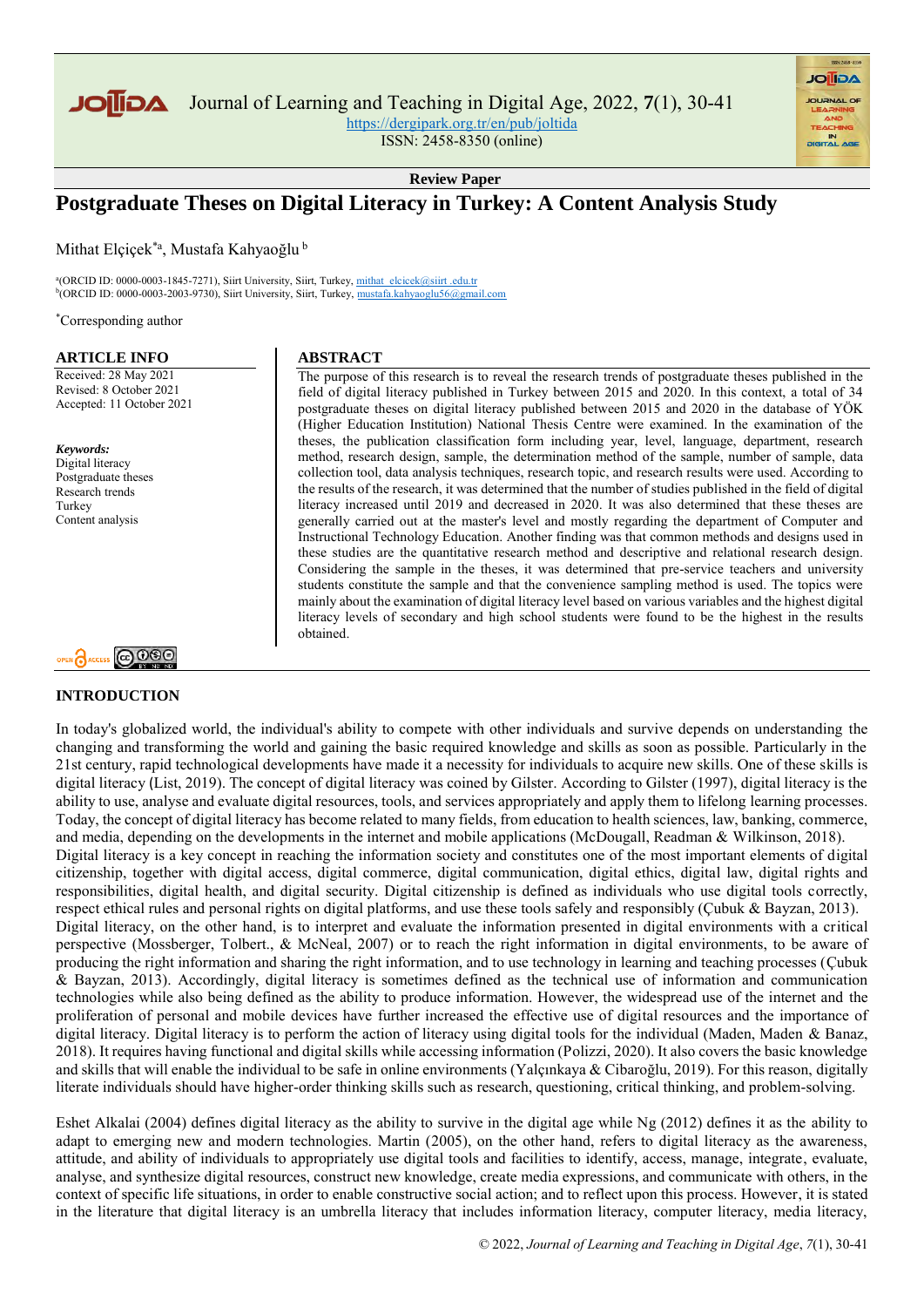communication literacy, visual literacy, and technology literacy (Covello, 2010). Furthermore, skills considered to be essential for digital literacy are to be technology-focused, goal-directed, digital reading focused and reflecting critical use (List, Brante & Klee, 2020). Four components of digital literacy are technical skills, information usage, communication, and creation (Moon & Bai, 2020). Accordingly, technical skills to use digital tools, ability to access information while solving problems, ability to interpret, analyse and evaluate information, to connect with other individuals in online environments, communication and ability to produce information in digital environments constitute the components of creating digital literacy. Besides, there are 8 components of digital literacy including creativity, critical thinking and evaluation, cultural and social understanding, collaboration, the ability to find and select information, effective communication, e-safety, and functional skills (Payton & Hangue, 2010). Therefore, digital literacy is a fairly broad multi-dimensional concept that includes technical and cognitive behaviors on one side and social and affective behaviors on the other.

Although digital literacy is a relatively newly defined concept, it is one of the most researched topics due to its content, scope, related disciplines, and expectations in the individual and society. However, considering the studies conducted in Turkey on digital literacy, Dönmez (2019) examined the relationship between awareness of information security and digital literacy in high school students, concluding that there is a positive and significant relationship between students' awareness of information security and digital literacy. Kaya (2020) examined the relationship between digital literacy and digital citizenship in his study on secondary school students, reporting that there is a positive and significant relationship between them because of the research. Kul (2020) analysed the relationship between digital literacy levels of university students and internet addiction, reporting that there is a positive significant relationship between students' digital literacy and internet usage time. In their study on digital transformation and digital literacy in Turkey, Karabacak & Sezgin (2019) reported that there is a digital transformation in the field of education in Turkey and there is a need for projects to increase digital literacy competence for the relevant transformation to take place quickly. Kozan & Bulut Özek (2019), on the other hand, investigated pre-service computer and instructional technologies education teachers' sensitivities towards digital literacy and cyberbullying, concluding that the pre-service teachers' sensitivity towards digital literacy and cyberbullying was at a high level. In their study on the digital literacy level of pre-service science teachers, Üstündağ, Güneş & Bahçıvan (2017) found that the digital literacy of pre-service science teachers was at a good level. Finally, Yıldız (2020) analysed the views of academics on digital literacy, reporting that academics are familiar with the concept of digital literacy and ready to participate in training programs to be provided by relevant institutions and organizations. On the other hand, Onursoy (2018) conducted a study on the digital literacy levels of university students and reported that university students' use of digital tools and spending more time in digital environments does not mean that they use digital technologies wisely and that there is no relationship between critical perspective and digital skills. Bayrakçı (2020), Hamutoğlu, Canan, Kaya & Gür (2017), and Aydemir, Sakız & Doğan (2019) developed scales and rubrics to measure the digital literacy skills of university students, pre-service teachers, and primary school students.

# **Significance of the Study**

There has been a recent increase in academic studies published on the digital literacy subject. This is also the case for postgraduate theses. Postgraduate theses are among the most important information production and dissemination tools of Higher Education institutions (Universities). In addition, postgraduate theses are reports of a series of academic activities for scientific research and applications and contribute to the realization of various purposes such as producing information and spreading, raising qualified human resources, and offering solutions to social problems. Postgraduate theses are also the concrete outputs of educational activities at the highest level as an indicator of the scientific quality of the Master's and doctoral programs in higher education institutions. Therefore, it is important to examine the postgraduate theses published in Turkey in terms of the research subject, research method, sample, data collection tools, data analysis techniques and to reveal the impact value of the information, the publication of the produced information, the general view specific to the subject, and the current trend.

When the literature is examined, it is seen that there are many studies that focus on postgraduate theses in different disciplines in Turkey (Bıkmaz, Aksoy & Altınyüzük, 2013; Daşdemir, 2018; Gökmen et al.2017; Karadağ, 2010; Yavuz & Yavuz, 2017). On the other hand, it is striking that there are no content analysis studies examining the research processes specific to the digital literacy subject in Turkey. In this context, it is reported that such content analysis studies play an important role in the dissemination of information, guiding future research, and shaping new policies, new practices and public perception specific to the subject (Suri  $\&$ Clarke, 2009; Çalık & Sözbilir, 2014). It is known that content analysis is the synthesis and interpretation of studies on a specific subject with a critical point of view or systematic studies that evaluate the results and tendencies of studies on a particular subject (Çalık & Sözbilir, 2014). Accordingly, the examination of the postgraduate theses published by the universities in Turkey in terms of the research subject, research method, and the results obtained will contribute to the dissemination of information about digital literacy and revealing the needs and deficiencies in the field. It will also guide researchers who are doing and will do research on digital literacy. Apart from this, it is thought to be important in terms of providing the opportunity to do a comparison of these theses with the theses published abroad on digital literacy.

# **Objective**

The objective of this study is to reveal the research trends of postgraduate theses published in the field of digital literacy published in Turkey during the period of 2015-2020. In this context, answers were sought for a total of twelve research questions, three of which were related to the demographic characteristics of the postgraduate theses, eight of which were related to the research subject and method, and one of which was related to the research result. These are as follows: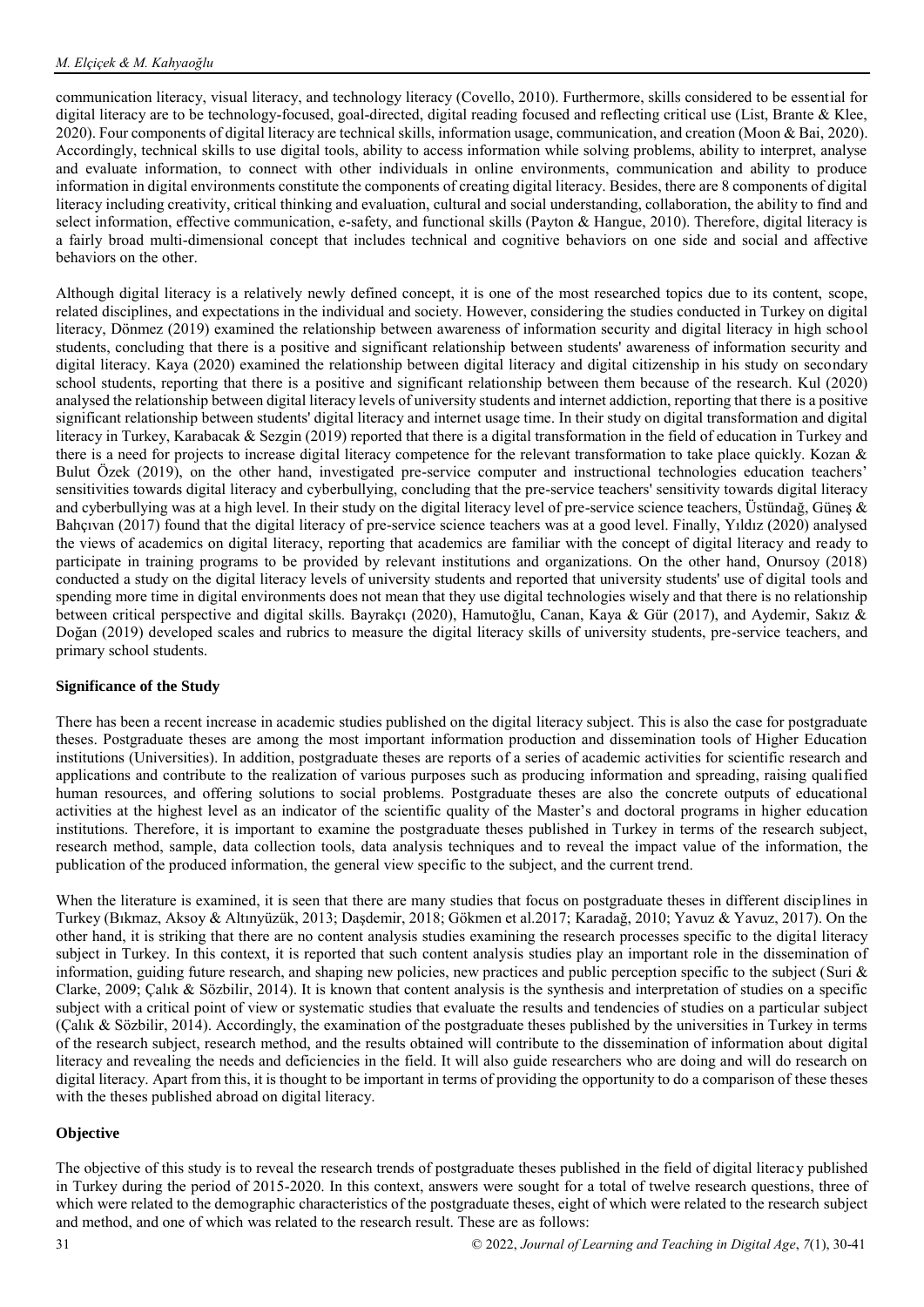- 1. How is the distribution of postgraduate theses by years?
- 2. How is the distribution of postgraduate theses according to research types?
- 3. How is the distribution of postgraduate theses according to the department?
- 4. How is the distribution of postgraduate theses according to the research subject?
- 5. Which methods were used (qualitative, quantitative, and mixed)?
- 6. Which research designs were used?
- 7. Who constitutes the sample?
- 8. Which methods were used to determine the sample?
- 9. What is the number of the sample?
- 10. Which data collection tools were used?
- 11. Which data analysis techniques were used?
- 12. What are the results?

#### **METHOD**

#### **Research Model**

This research was designed according to the content analysis method, which is one of the qualitative research methods in terms of the process it follows. Content analysis is a scientific method that collects similar data within the framework of certain concepts and themes and examines them objectively and systematically (Krippendorff, 2018; Yıldırım & Şimşek, 2013). From this point of view, the term content analysis was used as a research method rather than a data analysis technique. In addition, the content analysis method was applied in the study because it was aimed at presenting the current situation descriptively in terms of the research subject, method, and results of postgraduate theses on digital literacy in Turkey.

#### **Population and Sample**

The population of this research consists of postgraduate theses on the digital literacy subject in the database of the Higher Education Institution (YÖK) National Thesis Centre. The research sample was determined according to the purposeful sampling method depending on the subject area. Purposeful sampling is used to select and analyse events, situations, or facts based on certain characteristics (Büyüköztürk et al., 2012). There is no postgraduate thesis on the subject of digital literacy published before 2015 in the database of the Higher Education Council (YÖK) National Thesis Centre. In this framework, the sample consists of 34 postgraduate theses, 30 of which are master's theses and 4 doctoral theses published between 2015 and 2020 with open access.

#### **Data Collection Tools**

In the study, the "Publication classification form" developed by Sözbilir, Kutu & Yaşar (2012) was used to evaluate the theses related to digital literacy. However, depending on the purpose of the research, some changes were made in the publication classification form by the researchers to facilitate the classification of the information about the theses. Accordingly, the digital literacy publication classification form (DLPF) includes the publication year, type, department, research subject, method, research design, sample determination method, number of samples, data collection tool, data analysis, and results obtained in the research.

#### **Data Collection Process**

Within the scope of the research, the steps in Figure 1 were followed sequentially in the process of collecting data on postgraduate theses.





In the first step of the data collection process of the research, the keywords to be searched in the database of the YÖK National Thesis Centre were determined. For this, a literature review was made, and it was observed that the keywords "digital literacy" and "numerical literacy" are generally used in the same sense. In this context, these keywords were searched separately in the database of the YÖK National Thesis Centre and related theses that are open to access were obtained. Firstly, 72 results were obtained, including 53 Master's and 19 doctoral theses. With the subsequent preliminary examination, 23 Master's and 15 doctoral theses that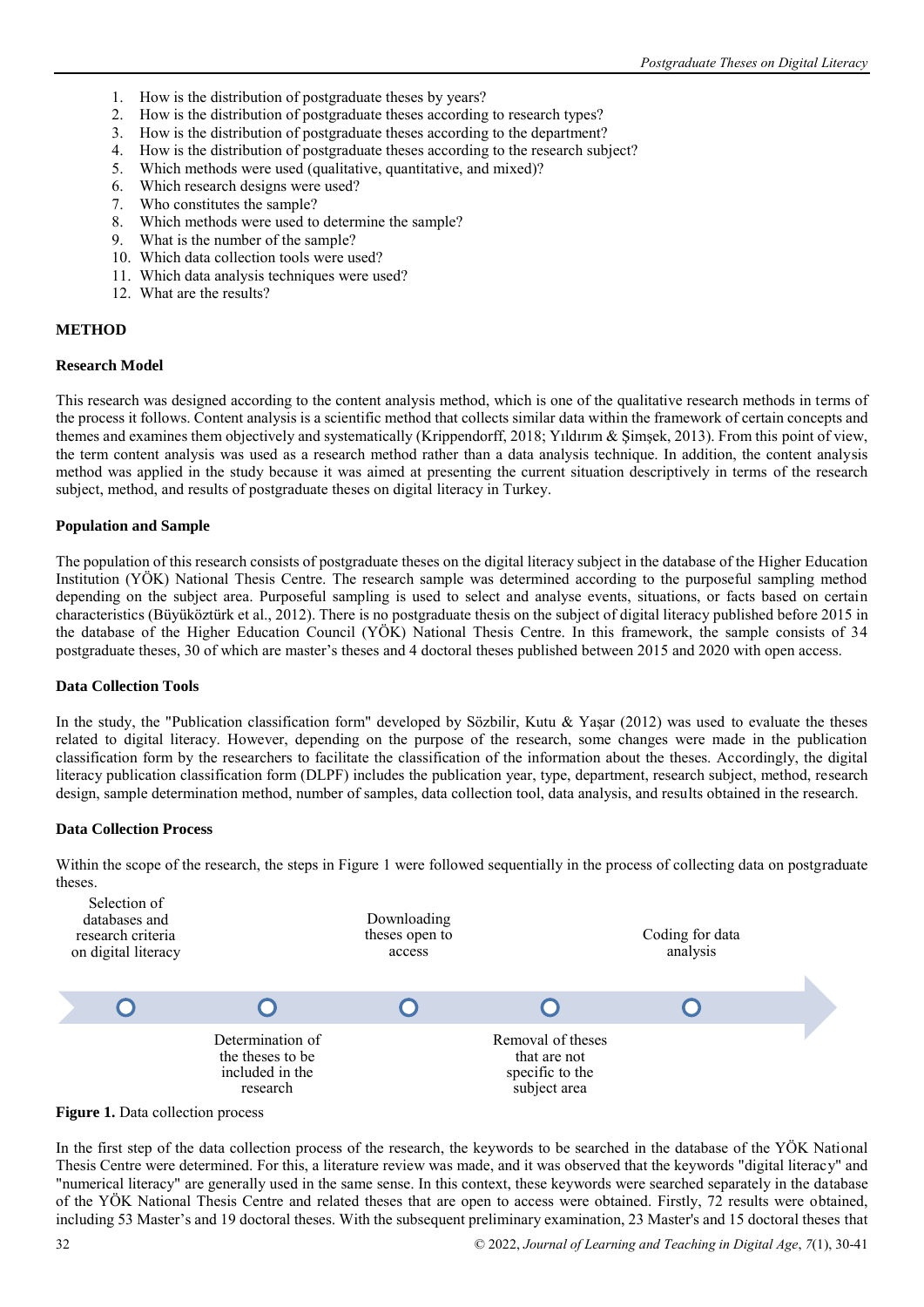are not specific to the subject area of digital literacy (digital citizenship, financial literacy, digital applications, digital intelligence, digital data security, etc.) 34 theses were included in the scope of the research. Then, the data collection process was completed by transferring the data obtained according to the digital literacy publication classification form created by the researchers to the computer environment.

#### **Data Analysis**

The categorical analysis technique was used in the analysis of the collected data. Four steps were followed in the categorical analysis technique. In the first step, the theses were saved in the computer in two folders as master's and doctoral theses. Starting from the master's theses, each one was given a code according to the thesis number order given by the National Thesis Centre. These codes were used in the analysis and presentation of the findings. In the second step, an Excel worksheet was created to enter the data to be obtained for each heading in the data collection tool. The serial numbers of the analysed theses were written in the rows in the Excel worksheet, and the headings for the research problems were written in the columns. In the third step, the theses were examined in detail according to the headings for each research problem and the tables were filled. In the fourth step, the data were arranged in a meaningful way and reported after frequency and percentage calculations were made. The findings were presented to the reader with percentages and frequencies using graphics. In addition, the procedures to ensure the validity and reliability of the study were (i) to explain the data collection and analysis processes in detail, (ii) to create the encoding key named publication classification form, and (iii) to get assistance from an independent encoder.

#### **FINDINGS**

This section includes the findings related to postgraduate theses on digital literacy in Turkey published between 2015 and 2020.

#### **Findings Related to the Demographic Characteristics of Digital Literacy Theses**

#### *Type of theses*

It was observed that most of the postgraduate theses published in the field of digital literacy are master's degree theses. Accordingly, 30 (88%) of the theses published between 2015 and 2020 are master's theses, while 4 (12%) are doctoral theses.

#### *Distribution by Years*

The distribution of postgraduate theses on digital literacy by years is presented in Figure 2.



# **Figure 2.** Distribution of postgraduate theses on digital literacy by years

Figure 2 reveals that postgraduate theses on digital literacy were mostly published in 2019 between 2015 and 2020. Accordingly, 19 theses, 16 of which are master's and 3 of which are doctoral, were published in 2019. Within the scope of the research, it was determined that the years with the least number of studies were 2015 and 2017; however, no graduate thesis was published in 2016 on digital literacy. It was also observed that the number of theses on digital literacy, which has been increasing since 2015, decreased after 2019.

#### *Distribution According to Original Language*

The distribution of the postgraduate theses on digital literacy according to the original languages in which they were written is presented in Figure 3.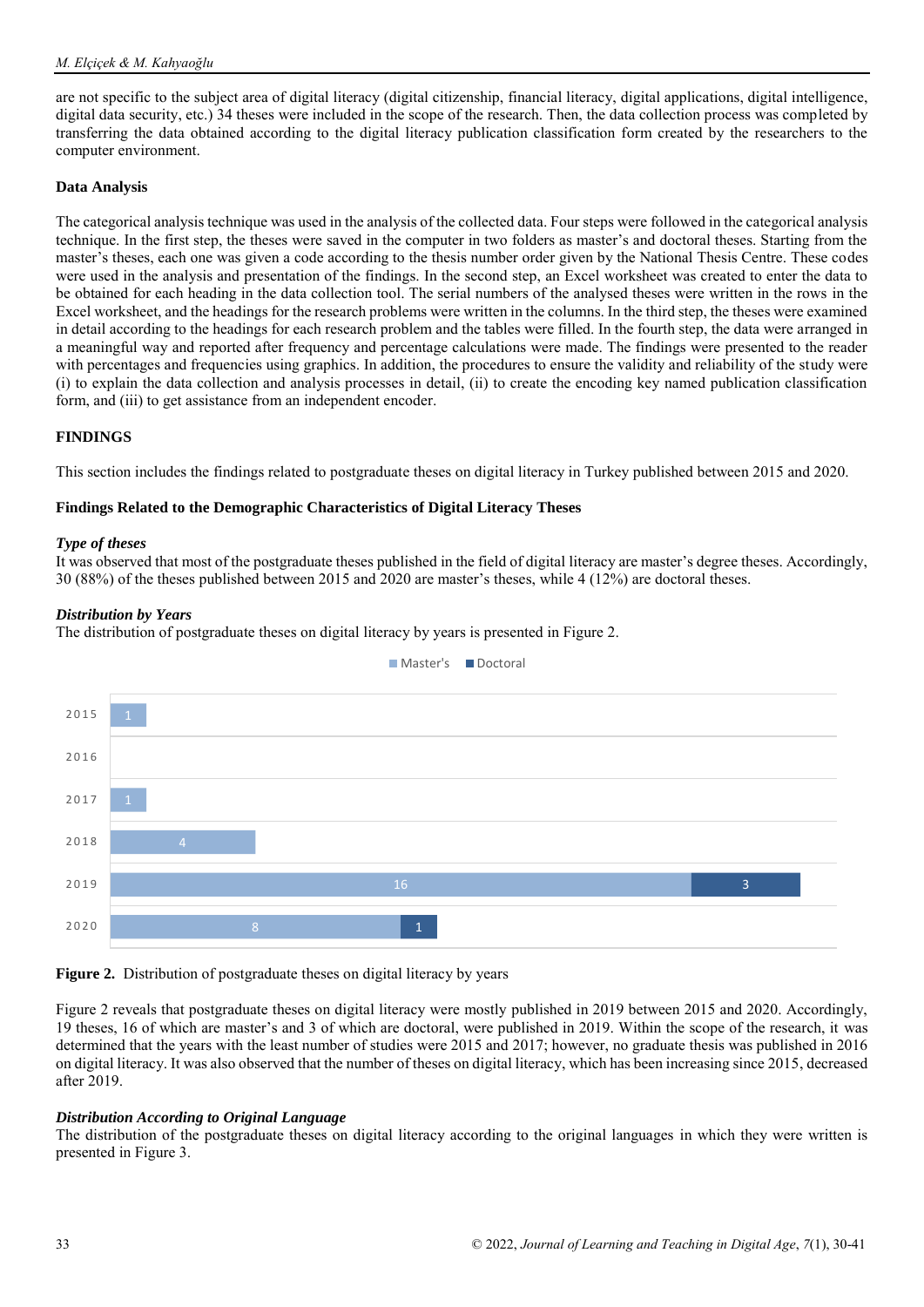

**Figure 3.** Distribution of the postgraduate theses on digital literacy according to the original languages in which they were written**.** 

According to Figure 3, a total of 29 (85%) publications were published in Turkish, 26 at the Master's level and 3 at the doctoral level, on the subject of digital literacy, while a total of 5 (15%) publications, 4 at the Master's level and 1 at the doctoral level, were published in English.

# *Distribution According to the Department*

The distribution of postgraduate theses on digital literacy according to departments is presented in Figure 4.



Figure 4 reveals that postgraduate these on digital literacy were published mainly in the Department of Computer and Instructional Technologies (f=13) followed by the departments of English Language Teaching (f=3), Social Sciences Teaching (f=3), Classroom Teaching  $(f=2)$ , and Journalism  $(f=2)$ . Besides, at least one postgraduate thesis was published in 11 different departments (Western Languages, Physical Education, Educational Sciences, Science Teaching, Nursing, Primary School, Business, Media and Communication, Health Management, Medical Education, and Turkish Language).

*Distribution According to Research Subjects* 

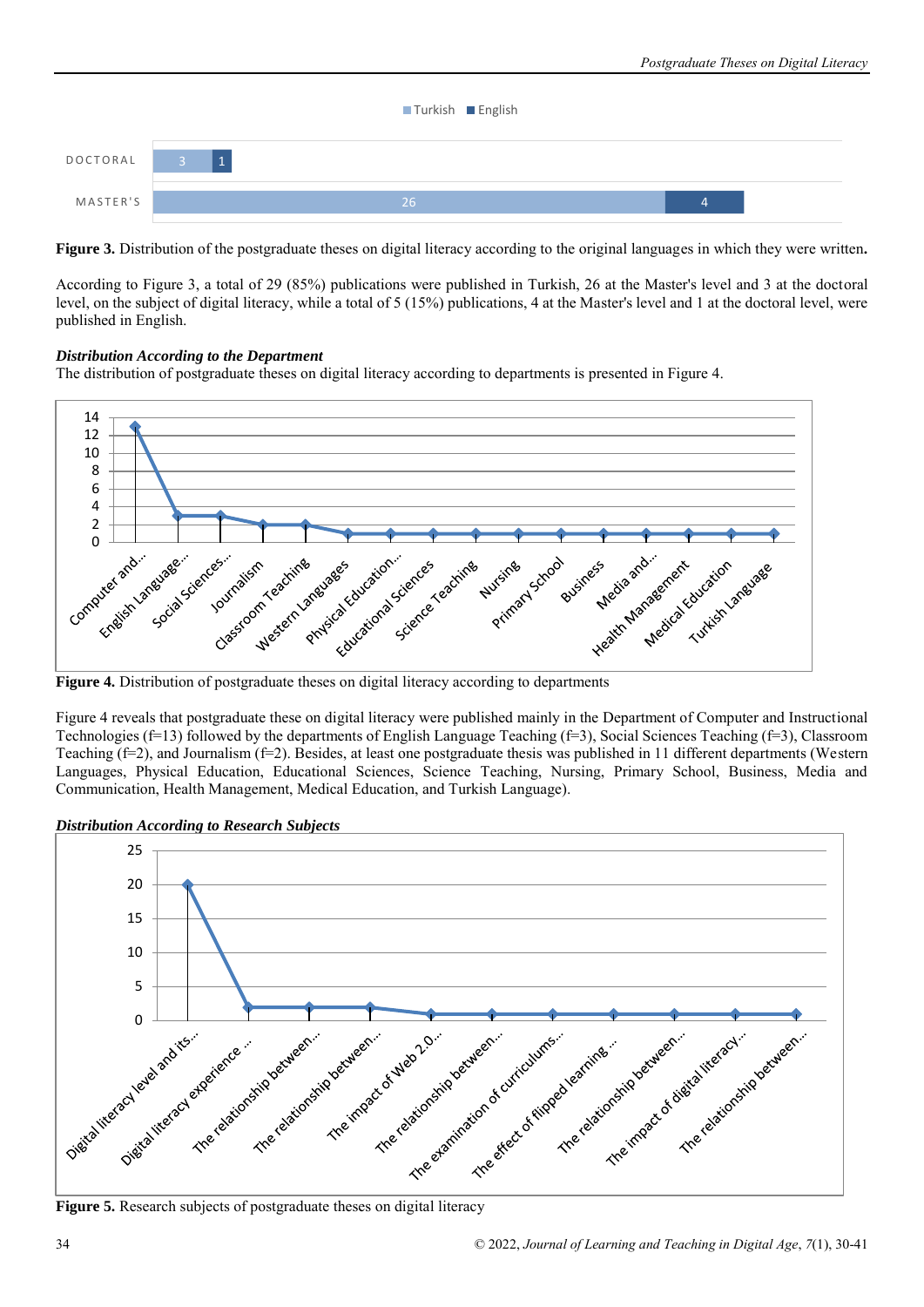#### *M. Elçiçek & M. Kahyaoğlu*

As can be seen in Figure 2, the common research subject on digital literacy is digital literacy level and its examination in the context of various variables  $(f = 20)$  followed by the digital literacy experience and its reflection on daily life  $(f = 2)$ , the relationship between digital literacy and health literacy  $(f = 2)$ , and the relationship between digital literacy and lifelong learning dispositions  $(f = 2)$ . Besides, there are also some publications on information security (1), digital citizenship ( $f = 1$ ), financial literacy ( $f = 1$ ), awareness of online privacy  $(f = 1)$ , and the impact of flipped learning  $(f = 1)$  and web 2.0 applications  $(f = 1)$  on digital literacy.

#### **Findings Regarding the Method of Theses on Digital Literacy**

#### *Distribution According to the Research Method*

Findings regarding the research method of graduate theses on digital literacy are presented in Figure 6.



**Figure 6.** Distribution of graduate theses on digital literacy according to research methods

Figure 6 reveals that quantitative research methods  $(f = 20)$  were mainly used in theses on digital literacy, followed by qualitative  $(f = 7)$  and mixed research methods  $(f = 7)$ , respectively. In the study, it was also determined that quantitative research methods were used more than the sum of qualitative and mixed research methods.

#### *Research Design*

The findings regarding the research designs used in the postgraduate theses on digital literacy are presented in Figure 7.



**Figure 7.** Research designs used in the postgraduate theses on digital literacy

Figure 7 reveals that most common research designs were relational  $(f=13)$  and descriptive  $(f=12)$  research designs followed by case study (f=12), explanatory (f=3) and cross-sectional (f=3) research designs. The least common ones were causal-comparative (f=1), variation ( $f=1$ ), document analysis ( $f=1$ ), phenomenology ( $f=1$ ) and quasi-experimental ( $f=1$ ) research designs.

#### *Research Sample*

Findings regarding the sample distribution of postgraduate theses on digital literacy are presented in Figure 8.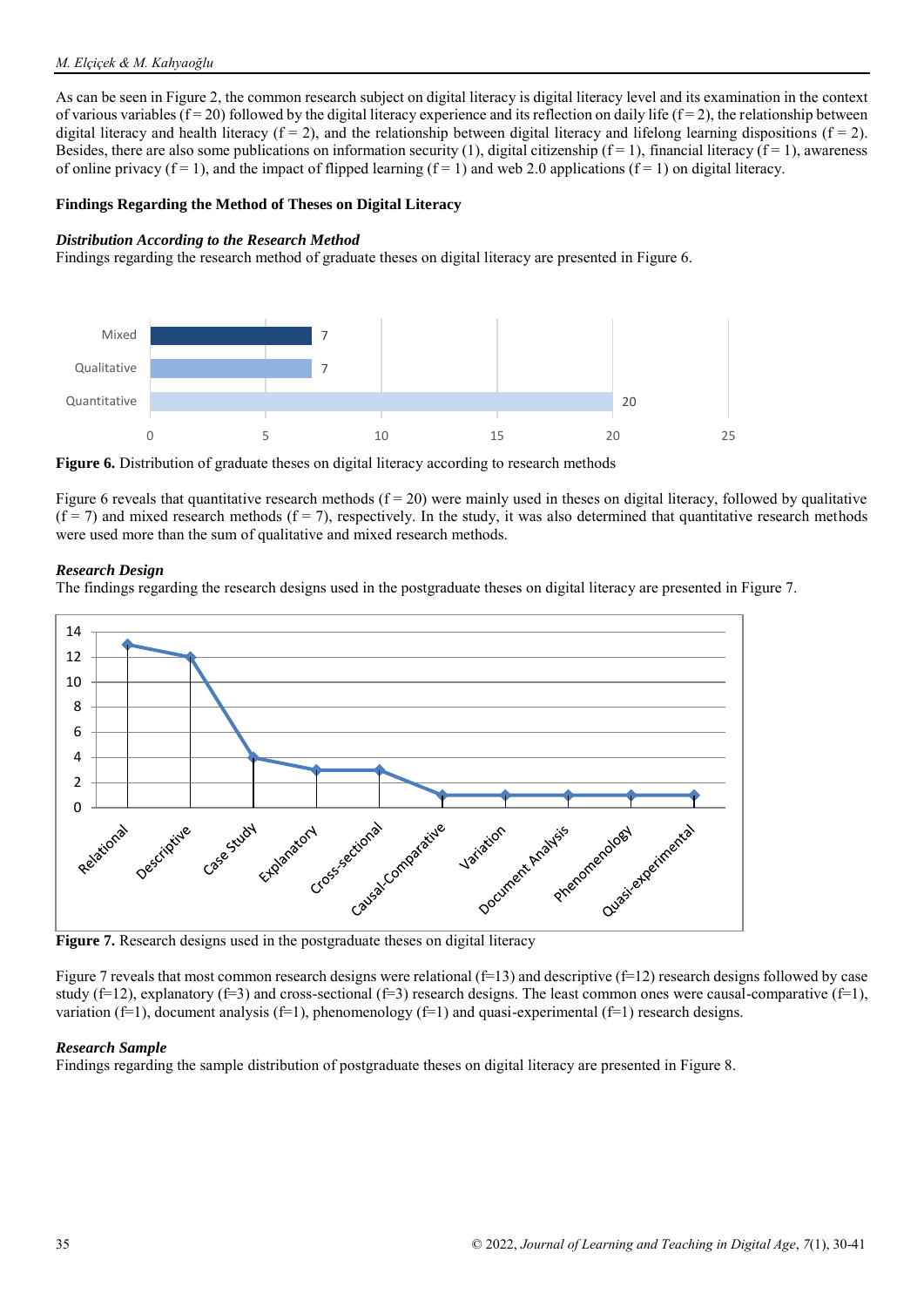

**Figure 8.** Sample groups used in postgraduate theses on digital literacy

Figure 8 reveals that sample groups in postgraduate theses on digital literacy are comprised of mainly pre-service teachers (f=9) and university students (f=7) followed by high school students (f=5), secondary school students (f=5), teachers (f=5), parents (f=2), judicial body staff ( $f=1$ ), nursing home residents ( $f=1$ ) and adults ( $f=1$ ). Besides, some theses consist of more than one sample group.

# *Sampling*





**Figure 9.** Sampling methods used in postgraduate theses on digital literacy

Figure 9 reveals that the most common sampling methods used in postgraduate theses on digital literacy are convenience sampling  $(f=17)$  followed by purposeful sampling  $(f=6)$ , simple sampling  $(f=4)$ , and stratified sampling  $(f=4)$ . The least preferred ones are cluster sampling  $(f=3)$  and criterion sampling  $(f=3)$ .

# *The Number of Samples*

Findings regarding the number of samples used in graduate theses on digital literacy are presented in Figure 10.



**Figure 10.** The number of samples used in graduate theses on digital literacy

Figure 10 reveals that the number of samples ranges mostly between 301 and 1000 ( $f=13$ ) followed by the range of 11-30 ( $f=6$ ) and 101-300 (f=6). The least preferred number of samples is  $1-10$  (f=1).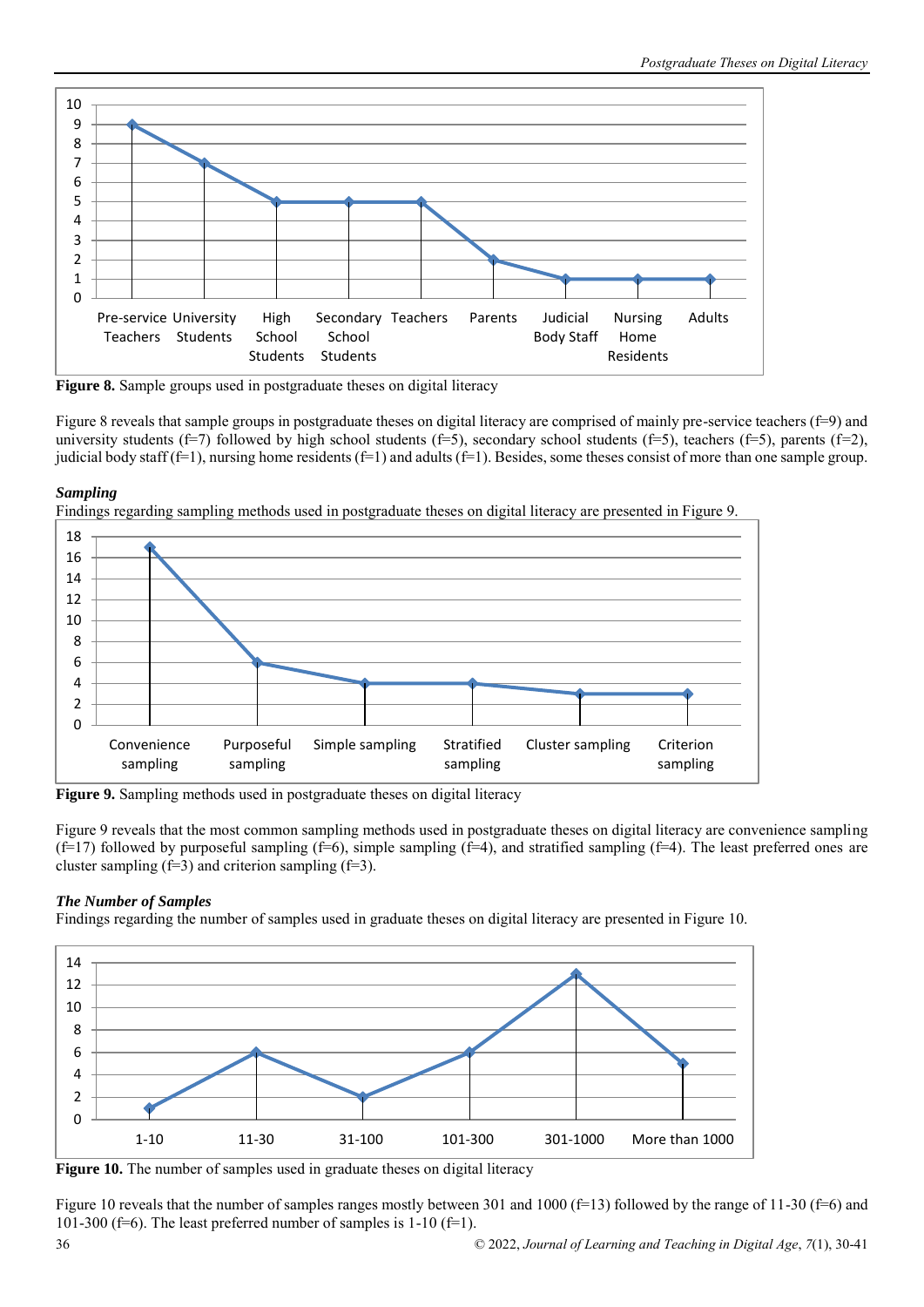# *Data Collection Tools*

Findings regarding the data collection tools used in graduate theses on digital literacy are presented in Figure11.



**Figure 11.** Distribution according to the data collection tools used in graduate theses on digital literacy

Figure 11 reveals that the most commonly used tools are scale  $(f = 23)$  and focus group  $(f = 10)$  followed by questionnaire  $(f = 4)$ , interview ( $f = 3$ ), observation ( $f = 2$ ), participant diaries ( $f = 2$ ), and document review ( $f = 1$ ), respectively.

# *Data Analysis Techniques*

Findings regarding data analysis techniques used in postgraduate theses on digital literacy are presented in Figure 12.



**Figure 12.** Data analysis techniques used in postgraduate theses on digital literacy

Figure 12 reveals that the most commonly used technique is the descriptive analysis (f=26) followed by independent sample t-test  $(f=20)$ , Anova/Manova  $(f=17)$ , correlation  $(f=14)$ , non-parametric tests  $(f=6)$ , and content analysis  $(f=5)$ .

# **Research Results of Postgraduate Theses**

Findings regarding the research results of postgraduate theses on digital literacy are presented in Table 1.

**Table 1.** Research results of postgraduate theses on digital literacy

| <b>Research Results</b>                                                                                                                       | <b>Frequency</b> (f) |
|-----------------------------------------------------------------------------------------------------------------------------------------------|----------------------|
| It was concluded that the digital literacy levels of pre-service teachers were high.                                                          | 5                    |
| It was concluded that the digital literacy levels of male students were higher than female students.                                          |                      |
| It was concluded that secondary and high school students had high digital literacy levels.                                                    |                      |
| It was concluded that the digital literacy levels of parents and teachers were higher than students.                                          |                      |
| It was concluded that teachers' digital literacy levels were high.                                                                            |                      |
| It was concluded that there was a positive correlation between health literacy and digital literacy levels.                                   |                      |
| It was concluded that there was a positive relationship between lifelong learning disposition and digital literacy.                           | 2                    |
| It was concluded that the digital storytelling workshop increased the digital literacy levels of the elderly.                                 |                      |
| It was concluded that the flipped learning method positively affected the digital literacy level.                                             |                      |
| It was concluded that Web 2.0 applications had no effect on digital literacy.                                                                 |                      |
| It was concluded that the use of target-based scenarios positively affected the digital literacy level.                                       |                      |
| It was concluded that there was a positive significant relationship between awareness of information security<br>and digital literacy levels. |                      |
| It was concluded that the digital literacy levels of the staff working in the judicial bodies were high.                                      |                      |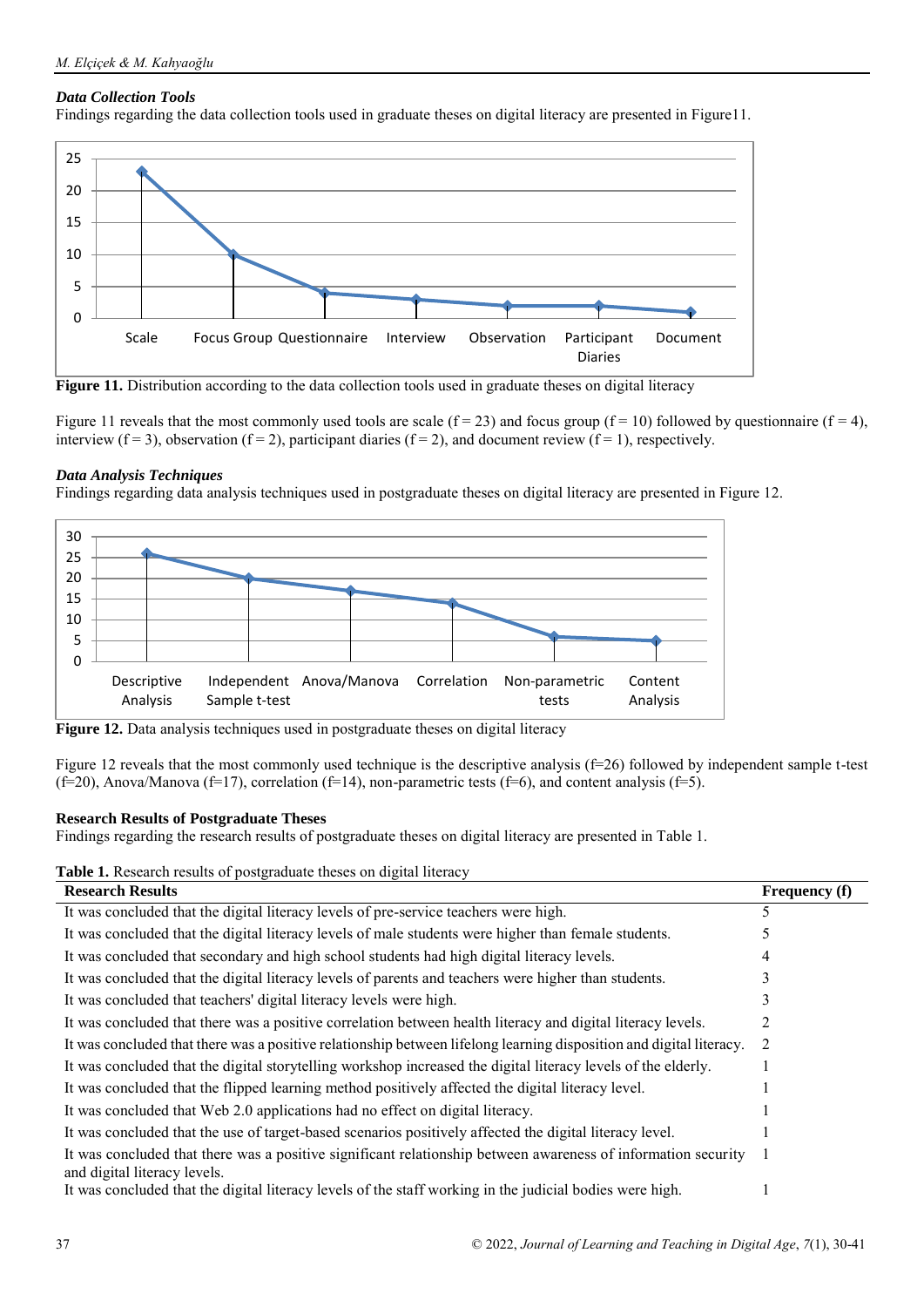| It was concluded that there was a significant positive relationship between digital citizenship and digital 1      |    |
|--------------------------------------------------------------------------------------------------------------------|----|
| literacy level.                                                                                                    |    |
| It was concluded that the digital literacy level did not have a significant effect on financial literacy.          |    |
| It was concluded that there was a positive significant relationship between online privacy awareness and digital 1 |    |
| literacy level.                                                                                                    |    |
| It was concluded that the reflection of the digital literacy lesson experiences of the pre-service teachers on 1   |    |
| daily life was not at a sufficient level.                                                                          |    |
| <b>Total</b>                                                                                                       | 33 |

Table 1 reveals that as a result of the research in postgraduate theses, digital literacy levels of pre-service teachers are high and digital literacy of male students is higher than female students; the digital literacy levels of secondary and high school students are high and the digital literacy levels of parents and teachers are higher than students; there is a positive significant relationship between digital literacy and information security, financial literacy, digital citizenship, lifelong learning, and online privacy, and; the reflection of the digital literacy lesson experiences of the pre-service teachers on daily life is not at a sufficient level.

# **DISCUSSION and CONCLUSION**

Given the demographic characteristics of the postgraduate theses on digital literacy published in Turkey, it was determined that the majority of the theses (82%) were at the Master's level and the number of theses made at the doctoral level was relatively low (12%). This is probably because there are more programs that provide education at a Master's level than programs that provide education at a doctoral level in Higher Education Institutions in Turkey. However, it can be implied that reasons such as the length of the doctoral programs, the harsh conditions for admission to the doctoral programs, and the limited number of admitted students can also explain the scarcity of postgraduate these at the doctoral level. Şimsek et al. (2009) and Gökmen et al. (2017) reported that the number of theses at the Master's level is much higher than the theses at the doctoral level, which confirms our research results. It was determined that there was an increase in the number of theses published in the digital literacy subject area from 2015 to 2019, whereas there was a decrease in 2020. A potential reason for this result is the increased interest of researchers in the field of digital literacy in Turkey, as in the whole world. The decrease in 2020 may arise from the difficulty of research opportunities due to the Covid-19 pandemic process that has been affecting the whole world. Most of the theses published on digital literacy were published in Turkish (85%), whereas the number of theses published in English was very limited (15%). Postgraduate programs run under Higher Education Institutions in Turkey generally are in Turkish. This may increase the international recognition of postgraduate theses published in Turkey along with more citations or higher numbers of publications to be published in journals scanned in international indexes (such as SCI, SSCI, ESCI, ERIC, AHCI). It was also determined that one-third (38%) of the theses published on digital literacy in Turkey were conducted in the Department of Computer and Instructional Technologies. This is not surprising though as topics of digital literacy (*such as accessing information in digital environments, producing and sharing information, using technology in learning and teaching processes, exhibiting ethical behaviors on digital platforms*) are included in Computer and Instructional Technology Education curricula and researched further at the graduate level. Given the subject contents of the postgraduate theses on digital literacy published in Turkey, it was determined that the focal point was the digital literacy level and the examination of digital literacy in terms of various variables. This is due to the increase in access to digital media (*applications such as e-commerce, e-government, e-health, and e-school*) and the development of regulations on the development of digital literacy in social life in Turkey in recent years, depending on the level of digital literacy in different samples and their various variables. Karabacak & Sezgin (2020) also reported that depending on the developments in the world, studies on the level of digital literacy and the areas of use of new technologies, especially educational sciences, have increased in Turkey.

When the postgraduate theses published on digital literacy in the study were examined in terms of methods, it was determined that the quantitative research method was used the most (59%) and the qualitative and mixed research methods were used less frequently (21%). In this case, it can be said that research on digital literacy is done with these methods for reasons such as reaching different and multiple samples, time, cost, and easier generalization of the results obtained. Similarly, it was reported that quantitative research methods are used more in other studies on postgraduate theses published in Turkey (Gökmen et al.2017; Erdem, 2018). The less frequent use of qualitative and mixed research methods by researchers may be due to reasons such as the participant role of the researchers, the need for a holistic approach, difficulties in revealing their perceptions in the sample, flexibility in research designs, and an inductive perspective. This situation makes it difficult to reveal the reasons that cannot be measured by quantitative research in-depth, as stated by Sandelowski (1986) in postgraduate theses on digital literacy in Turkey. Therefore, researchers should be encouraged to use more qualitative and mixed research methods to publish more detailed postgraduate theses on digital literacy. Furthermore, Şimşek & et al. (2008) reported that students should be provided with more information on how to conduct and report mixed research in graduate programs. Gökmen et al., (2017) put forward that giving courses for mixed-method research at the graduate level would be beneficial for the quality of graduate theses.

In the study, it was determined that descriptive and relational survey designs, which are among non-experimental quantitative research designs, were mostly used in postgraduate theses on digital literacy published in Turkey, whereas causal-comparative designs, variation, document analysis, phenomenology, and experimental research were used less frequently. The research design is a very important step in presenting the theses and gives the researchers an idea about how to answer the research problem, how to collect the data, and how to evaluate and analyse the data. Accordingly, descriptive, and relational survey designs in theses on digital literacy are used as validity and reliability studies of such studies are easier and a situation should be explained as is or the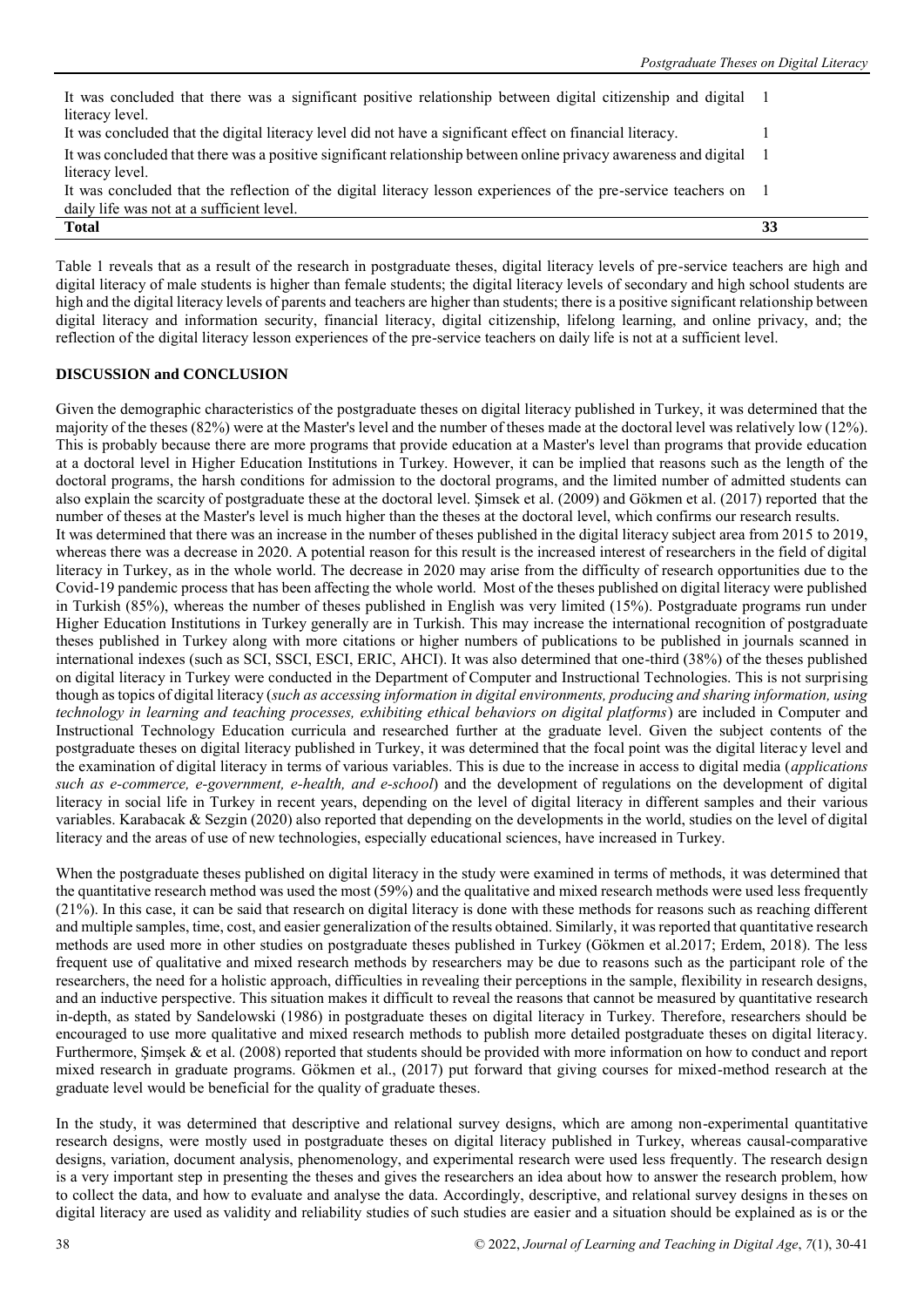relationship levels between variables should be revealed. On the other hand, the less commonly used research designs such as causalcomparative designs, variation, document analysis, phenomenology, and experimental research may stem from the difficulty of validity and reliability studies of such studies. This overlaps with the results of studies conducted by Varışoğlu, Şahin & Göktaş (2013). It was also observed that there are not enough studies via experimental, quasi-experimental or weak designs to test the factors that may be effective in the development of digital literacy skills.

Considering the sample of postgraduate theses on digital literacy, it was found that researchers mostly focused on university students and pre-service teachers while they also focused on high school and secondary school students and teachers, respectively. Convenience sampling and appropriate sampling methods were mainly used in theses with a sample ranging between 301 and 1000. Accordingly, such a result may stem from the fact that students studying at higher education institutions are given technology-based courses and spend more time in digital environments. Studies were conducted on different sample groups (*such as judicial body staff, parents, elderly people, and adults*). This is also probably because the subject of digital literacy is a multidimensional concept and contains a subject of research in many different disciplines from health sciences, media and communication, educational sciences to journalism. The use of convenience and appropriate sampling methods in theses on digital literacy is believed to stem from the requests and needs for fast, easy, and comfortable data collection. Similar results were obtained in the study by Selçuk et al (2014) who focused on the articles published in the field of educational sciences. This result overlaps with the result of our research.

The analysis of the data collection tools of postgraduate theses on digital literacy revealed that scales were mostly used. It can be implied that as scales are more easily responded to and scored in measuring different variables or as the variables to be measured are easier to analyse mathematically, scales are preferred. This result overlaps with the result of the study conducted by Gökmen et al. (2017) on distance education. It was concluded in the relevant study that documents were the least frequently used tools in postgraduate theses. This may be due to the inadequacy of studies such as concept analysis, meta-analysis, systematic review, or collective evaluation in digital literacy theses. Another result of the study is that the descriptive analysis method (frequency, percentage tables, arithmetic mean, standard deviation) is mostly used in the analysis of digital literacy data. This is followed by independent sample t-test, Anova/Manova and correlation analysis method, respectively. It is believed to be an expected result due to the use of research designs such as descriptive and relational surveys in theses on digital literacy, which are conducted via description, estimation, or comparison. Şimşek et al. (2009) support the result in their study on educational technologies. The least frequently used data analysis method in the research was determined to be content analysis. This may be due to the less commonly used qualitative and mixed-method research in theses. Data analysis techniques such as regression analysis, structural equation model, and multi-factor Anova are not preferred as a result of this study. Gökmen et al. (2017) reported that researchers do not sufficiently draw upon advanced data analysis techniques (*such as Regression, Structural Equation Model, Manova*).

Finally, it was revealed that secondary and high school students, pre-service teachers, teachers, and parents have a high level of digital literacy. There was a positive and significant relationship between health literacy, financial literacy, digital citizenship, lifelong learning, awareness of information security, and online privacy awareness and digital literacy level. Also, lipped learning, Web 2.0 applications, digital storytelling and target-based scenario applications positively affect digital literacy.

# **RECOMMENDATIONS**

As a result of the research, it was determined that the postgraduate theses about digital literacy published in Turkey between 2015 and 2020 were mainly published at the Master's degree level, in Turkish, and mostly in the department of Computer and Instructional Technology. In addition, it was determined that the theses focused on the digital literacy level, quantitative research methods were preferred, and studies were carried out on pre-service teachers and university students. In this respect,

- 1. It is recommended that higher education institutions may focus on doctoral theses that will provide the competence to conduct independent research about digital literacy, contribute to scientific developments, examine, interpret, and analyse the problems with a deep perspective, and to produce information.
- 2. It may be beneficial to increase the number of postgraduate theses in English other than Turkish in order to increase the scientific quality of graduate theses, the possibility of publication in journals scanned in international indexes, recognition, and the number of citations.
- 3. Digital literacy is a multidimensional research field related to different disciplines and universities may be encouraged to carry out theses specific to this subject area in different departments (for example, by providing project support to digital literacy theses).
- 4. In addition to non-experimental relational and descriptive survey methods, emphasis can be placed on concept analysis, meta-analysis, theory building, case study, explanatory or exploratory mixed research methods for more detailed, explanatory, and in-depth graduate theses related to digital literacy.
- 5. Alternative data collection tools such as open-ended survey questions, focus group interviews, participant or nonparticipant observations, diagnostic tests, and portfolios can be used as a data collection tool in graduate theses on digital literacy.
- 6. Beyond revealing the digital literacy levels of the sample of the digital literacy theses, there should be more focus on the studies aimed at determining the teaching approaches that will increase its competence in daily life.

As a result, this research will contribute to the quality of researchers' work by offering them some suggestions in their studies on digital literacy in terms of method and research results. Also, revealing the general trend in the theses related to the digital literacy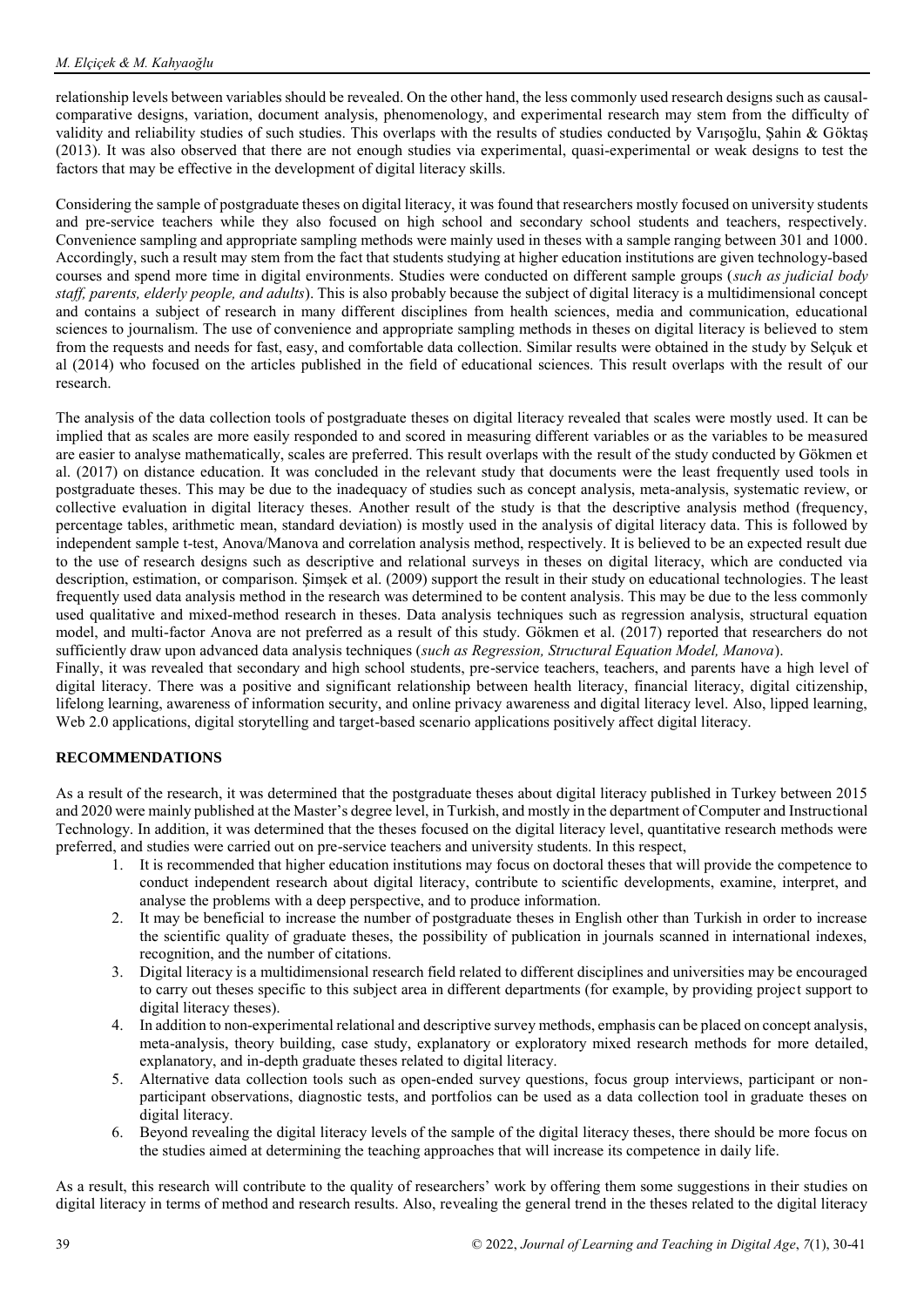subject area will guide researchers who will conduct research on this subject. In this context, the research is limited to the theses available in the national thesis database of YÖK published as open access between 2015 and 2020 in Turkey on digital literacy.

**Ethics and Consent:** Ethics committee approval is not required as it does not involve clinical research on humans and does not contain retrospective studies in accordance with the Law on Protection of Personal Data.

# **REFERENCES**

- Aydemir, Z., Sakız, G. & Doğan, M. (2019). İlkokul düzeyinde dijital okuryazarlık becerileri rubriğinin geliştirilmesi [Development of digital literacy skills rubric at primary school level]. *Milli Eğitim Dergisi*, *48*(1), 617-638.
- Bayrakcı, S. (2020). Dijital yetkinlikler bütünü olarak dijital okuryazarlık: ölçek geliştirme çalışması. [Digital literacy as a whole of digital competences: Scale development study]. *Yayınlanmamış doktora tezi.* Marmara Üniversitesi Sosyal Bilimler Enstitüsü, İstanbul.
- Bıkmaz, F. H., Aksoy, E., Tatar, Ö. & Altınyüzük, C. A. (2013). Eğitim programları ve öğretim alanında yapılan doktora tezlerine ait içerik çözümlemesi (1974-2009). [The Content Analysis of PhD Theses Completed in the Field of Curriculum and Instruction (1974-2009)]. *Eğitim ve Bilim Dergisi*, *38*(168), 288-303.
- Büyüköztürk, Ş., Kılıç Çakmak, E., Akgün, Ö.E., Karadeniz, Ş. & Demirel, F. (2014). *Bilimsel araştırma yöntemleri* (11. Baskı). Ankara: Pegem Yayınları
- Çalık, M. & Sözbilir, M. (2014). İçerik analizinin parametreleri. [Parameters of content analysis] *Eğitim ve Bilim*. 39(174), 33-38.
- Covello, S. (2010). *A review of digital literacy assessment instruments*. Syracuse University, School of Education/IDD & E, IDE-712 Front-End Analysis Research
- Çubukçu, A. & Bayzan, Ş. (2013). Türkiye'de dijital vatandaşlık algısı ve bu algıyı internetin bilinçli, güvenli ve etkin kullanımı ile artırma yöntemleri. [Perception of digital citizenship in turkey and methods of increasing this perception by using the internet conscious, safe and effective]. *Middle Eastern & African Journal of Educational Research*, *1*(5), 148-174.
- Daşdemir, İ. (2018). Research and trends in the field of environment education from 2012 to 2016: A content analysis of MA theses and Ph.D. dissertations in Turkey. *International Electronic Journal of Environmental Education*, *8*(1), 1-14.
- Dönmez, G. (2019). Lise öğrencilerinin bilgi güvenliği farkındalığı ile dijital okuryazarlığı arasındaki ilişkinin incelenmesi. [Investigation of the relationship between information security awareness and digital literacy of high school students]. *Yayınlanmamış yüksek lisans tezi*, Hacettepe Üniversitesi Eğitim Bilimleri Enstitüsü, Ankara.
- Erdem, C. (2018). Medya okuryazarlığı araştırmalarında eğilimler: lisansüstü tezlere yönelik bir içerik analizi. [Trends in media literacy research: a content analysis of postgraduate dissertations]. *Kuramsal Eğitimbilim Dergisi*, *11*(4), 693-717.
- Eshet-Alkalai, Y. (2004). Digital literacy: A conceptual framework for survival skills in the digital era. *Journal of Educational Multimedia and Hypermedia*, *13*(1), 93-106.
- Gilster, P. (1997). *Digital Literacy*. New York: John Wiley,
- Gökmen, Ö. F., Uysal, M., Yaşar, H., Kırksekiz, A., Güvendi, G. M., & Horzum, M. B. (2017). Türkiye'de 2005-2014 yılları arasında yayınlanan uzaktan eğitim tezlerindeki yöntemsel eğilimler: Bir İçerik analizi. [Methodological trends of the distance education theses published in Turkey from 2005 to 2014: A content analysis]. *Eğitim ve Bilim*, *42*(189), 1-25.
- Hague, C., & Payton, S. (2010). *Digital literacy across the curriculum*. UK: London: Futurelab.
- Hamutoğlu, N., Canan Güngören, Ö., Kaya Uyanık, G., & Gür Erdoğan, D . (2017). Dijital okuryazarlık ölçeği: Türkçe'ye uyarlama çalışması. [Adapting digital literacy scale into turkish]. *Ege Eğitim Dergisi*, *18*(1), 408-429.
- Karaback, Z.İ. & Sezgin, A.A. (2019). Türkiye'de dijital dönüşüm ve dijital okuryazarlık. [Digital transformation and digital literacy in Turkey]. *Türk İdare Dergisi*, *91* (488), 319-343.
- Karadağ, N. (2018). Yükseköğretim konusunda yapılmış çalışmaların lisansüstü tezlere dayalı analizi. [Analysis of studies on higher education based on graduate theses]. *Adıyaman Üniversitesi Sosyal Bilimler Enstitüsü Dergisi*, *1*(29), 512-535.
- Kaya, M. (2020). Ortaöğretim öğrencilerinin dijital vatandaşlık ve dijital okuryazarlık düzeyleri arasındaki ilişkinin incelenmesi. [Investigation of the relationship between digital citizenship and digital literacy levels of secondary school students]. *Yayınlanmamış yüksek lisans tezi*. Mersin Üniversitesi Eğitim Bilimleri Enstitüsü, Mersin:
- Kozan, M. & Bulut Özek, M. (2019). BÖTE bölümü öğretmen adaylarının dijital okuryazarlık düzeyleri ve siber zorbalığa ilişkin duyarlılıklarının incelenmesi. [Examination of department of CEIT teacher candidates' digital literacy levels and cyberbullying sensitivities].

*Fırat Üniversitesi Sosyal Bilimler Dergisi*, *29*(1), 107-120.

Krippendorff, K. (2004). *Content Analaysis: An Introduction to Its Methology*. Sage Publications.

- Kul, S. (2020). Dijital okuryazarlık ve diğer değişkenlerle internet bağımlılığı ilişkisinin incelenmesi. [The investigation of the relationship of internet addiction with digital literacy and various other variables]. *Uluslararası Yönetim Bilişim Sistemleri ve Bilgisayar Bilimleri Dergisi*, *4*(1), 28-41.
- List, A. (2019). Defining digital literacy development: An examination of pre-service teachers' beliefs. *Computers & Education*, *138*(1), 146-158.
- List, A., Brante, E. W., & Klee, H. L. (2020). A framework of pre-service teachers' conceptions about digital literacy: Comparing the United States and Sweden. *Computer & Education*. *148* (1), 1-20.
- Maden, S., Maden, A. & Banaz, E. (2018). Ortaokul 5. sınıf Türkçe ders kitaplarının dijital okuryazarlık bağlamında değerlendirilmesi. [The evaluation of 5th grade Turkish course books within the context of digital literacy]. *Uluslararası Sosyal Araştırmalar Dergisi*, *11*(55), 685-698.
- Martin, A. (2005). DigEuLit a European framework for digital literacy: A progress report. *Journal of e-Literacy*, *2*(2), 130-136.